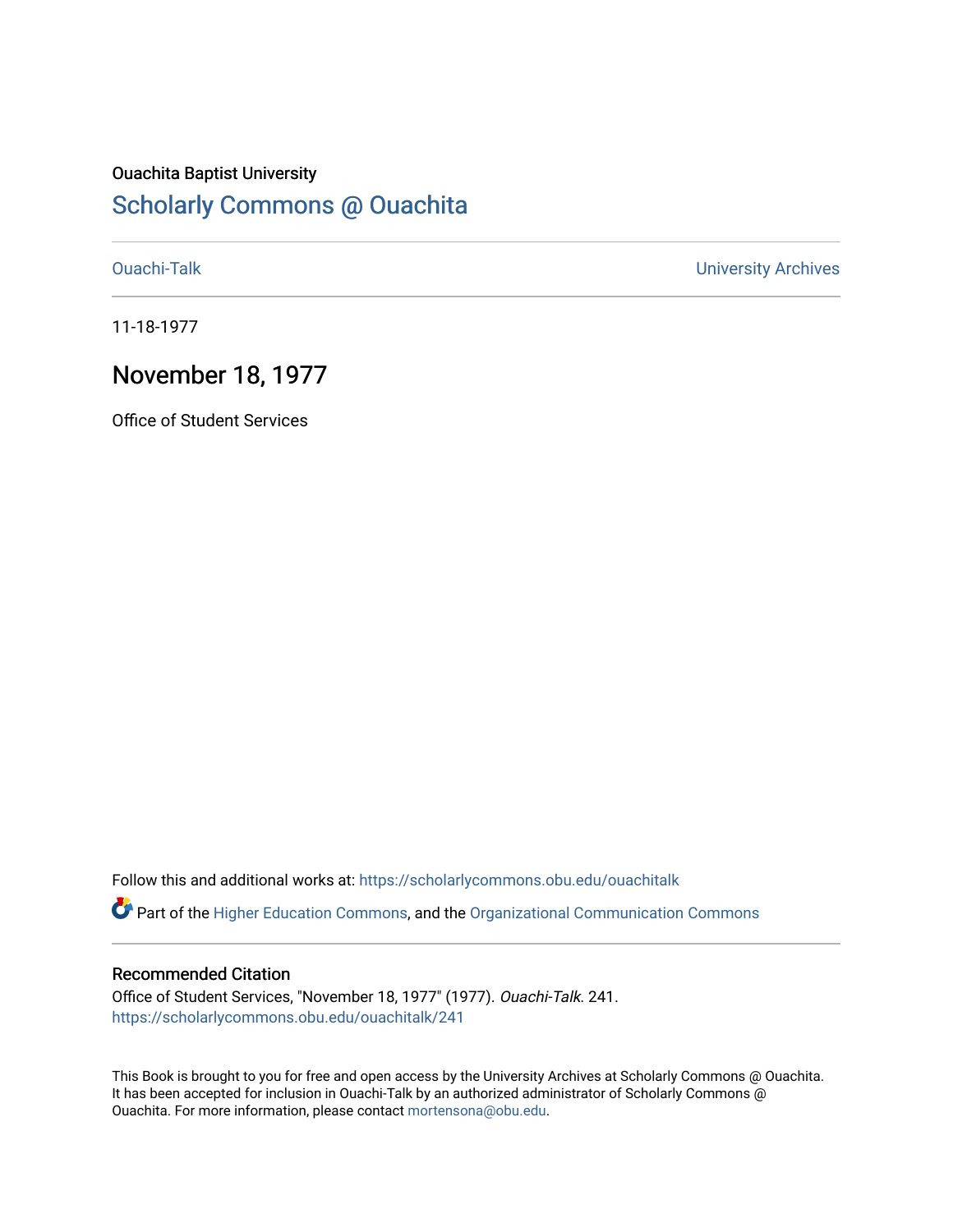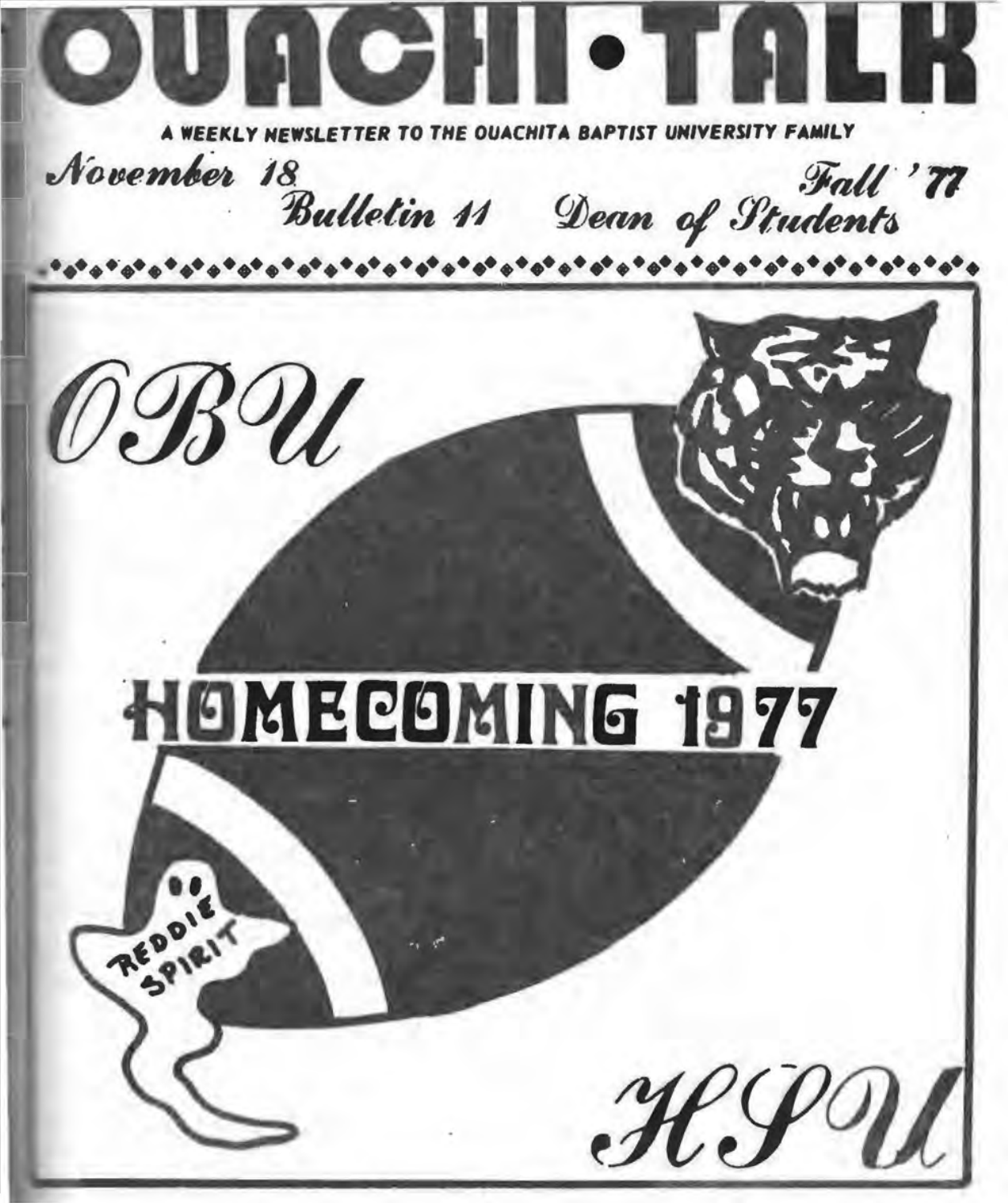TAKE NOTE!!!!! If you have a guest on campus, permission to stay must first be cleared with the Head Resident All guest are expected to abide by all rules and regulations concerning OBU students.

lli.<br>Frankli **MEEOJN6S** 

e nu

DER !

BW SPDR 12 Noon<br>
and 126 5 n m<br>
Service will see  $BASS, BBB 126, 5 p.m.$  Service will see<br> $CUT. DSTRA = TU. COS, D = 206$  patients at these CHI DELTA, JH Conf. Rm. 206 patients  $\lim_{t \to 0}$ 6:00 p.m.<br>d Bookstore 6:00 p.m. Monday-Thursday EEE, Old Bookstore, 6:00 p.m. Monday-Thursday<br>BI WARDA ZETA TH 218 6:00 p.m. 8:30-11:00 & 1:00-3:30 PI KAPPA ZETA, TM 218, 6:00 p.m.  $8:30-1$ :<br>CAMMA BUI BBB 217 6:00 p.m. Friday GAMMA PHI, BBB 217, 6:00 p.m. Friday<br>SIGMA ALBUA SIGMA BBB 217, 6:00 p.m. 8:30-11:00 & 1:00-2:00 SIGMA ALPHA SIGMA, BBB 217, 6:00 pm p.m. BETA BETA, Lile 104, 6:30 p.m. RHO SIGMA, Li1e 204, 6:30 p.m. ALPHA OMEGA ETA, BBB 127, 6:30 p.m. RHO SIGMA, LILE 204, 6:30 p.m.<br>ALPHA OMEGA ETA, BBB 127, 6:30 p.m. **TAKE**<br>MINISTERIAL ALLIANCE, Berry Chapel, 7:00 p.m. (every other week), SELF, ESC Conference Rm., 7:30 p.m. PHI MU ALPHA, MFAC Choral Rm.

#### Attention Blacks!!!

The week of Dec. 5th will be Sickle Cell Nonday<br>
OSF Steering Committee Testing Week here on



OBU Dra  $"Ten 1$ Produd

**Thursd** Friday **Saturd** Sunday Monday

If you have items to be entered in the  $-$ <br>OUACHITALK for the week OUACHITALK for the week · 9a00 p.a. 1 ..................................... of Nov. 25-Dec.1st, they are to be in the Dean of Students Office-

by  $5:00$  p.m. Monday, November  $2!$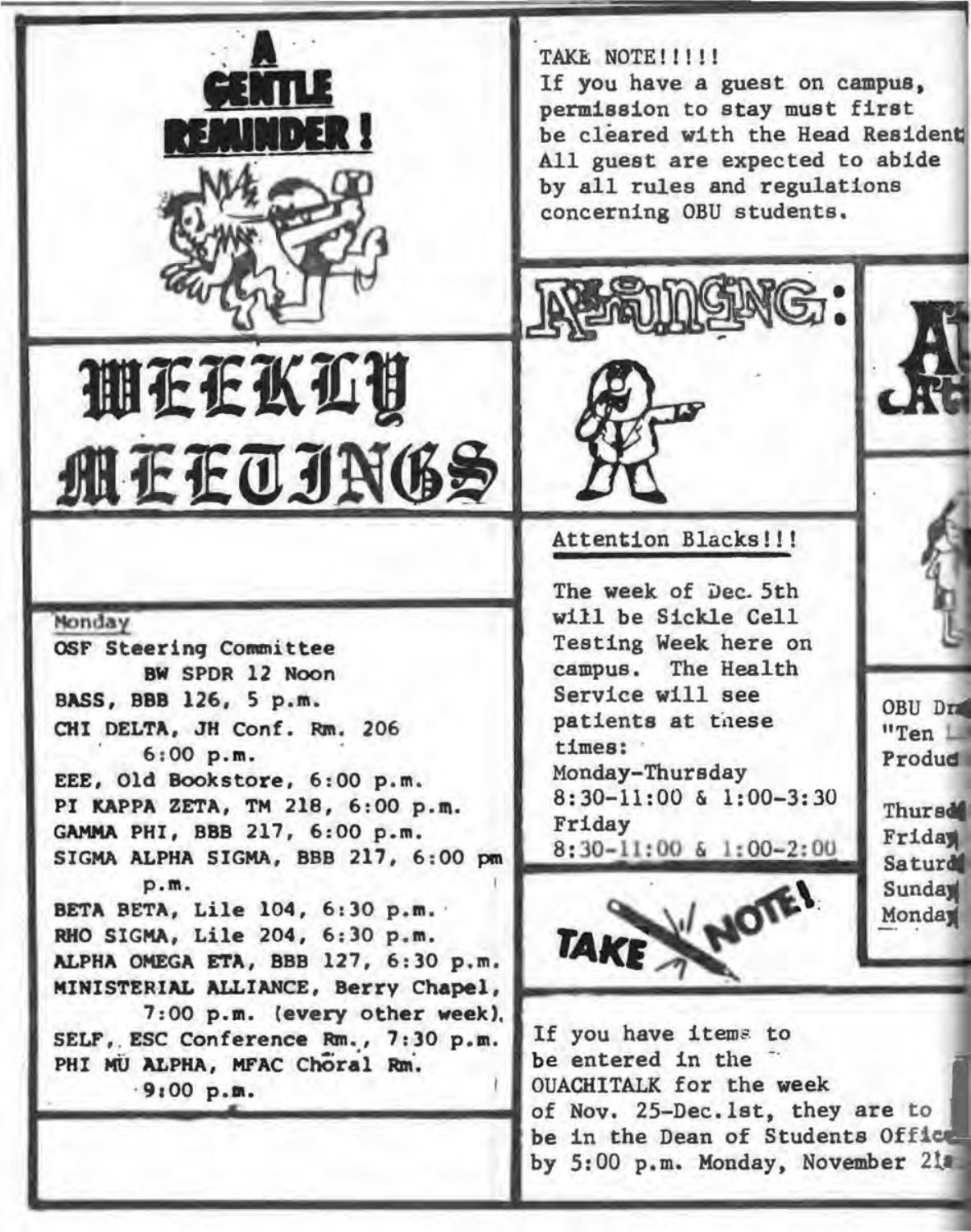| <b>ETTER</b><br>LOOK<br>1MO<br>TKIS                        |                                                                                                                                                                                                                                          | Monday, November 21st<br>-Administrative Council Luncheon,<br>PDR, Noon<br>-Senior Oboe Recital: Shannon<br>Scott, MFAC, Recital Hall, 5 pm<br>-OBU Basketball: Oklahoma Baptist<br>University, HERE, 7:30 p.m.<br>-AEA Convention, Little Rock |
|------------------------------------------------------------|------------------------------------------------------------------------------------------------------------------------------------------------------------------------------------------------------------------------------------------|-------------------------------------------------------------------------------------------------------------------------------------------------------------------------------------------------------------------------------------------------|
|                                                            | 坦非<br><b>COMJNO</b><br><b>ENENOS</b>                                                                                                                                                                                                     | -EEE Powder Puff Football, 6:00 pm.<br>Tuesday, November 22nd<br>-OBU Basketball: Stephen F. Austin<br>There<br>-Tigerette Basketball: University<br>of Central Arkansas, There,<br>$-7:00$ p.m.                                                |
| esents<br>11 be                                            | Friday, November 18th<br>-SWAIAW Regional Tournament<br>-Drama Production, Verser<br>Theacer, 8:00 p.m.<br>-Rho Sigma Off Campus<br>Activity<br>Saturday, November 19th                                                                  | -AEA Convention, Little Rock<br>-Thanksgiving Recess begins at<br>5:00 p.m.<br>Wednesday, November 23rd<br>Thanksgiving Recess<br>Thursday, November 24th                                                                                       |
| 00 p.m.<br>00 p.m.<br><b>00 p.m.</b><br>00 p.m.<br>00 p.m. | -Howecouing Parade, 10:00<br>-OBU Football: HSU, 2:30 pm<br>HUrlEGUMING<br>-Alumni Buffet, ESC Banquet<br>Rooms, Noon<br>-SELF Concert "Cindi Grecco<br>Hitchell Aud., 8:00 p.m.<br>-SWAIAW Regional Tournament<br>Sunday, November 20th | Thanksgiving Recess<br>e Dean's<br>Desk                                                                                                                                                                                                         |

-Drama Production, Verser Theater  $2:00$  p.m. -SELF Movie: "McIntosh Man," Mitchell Aud., 9:00 p.m.

Dormitories will close promptly at 5:00 p.m. Tuesday, November  $22nd.$